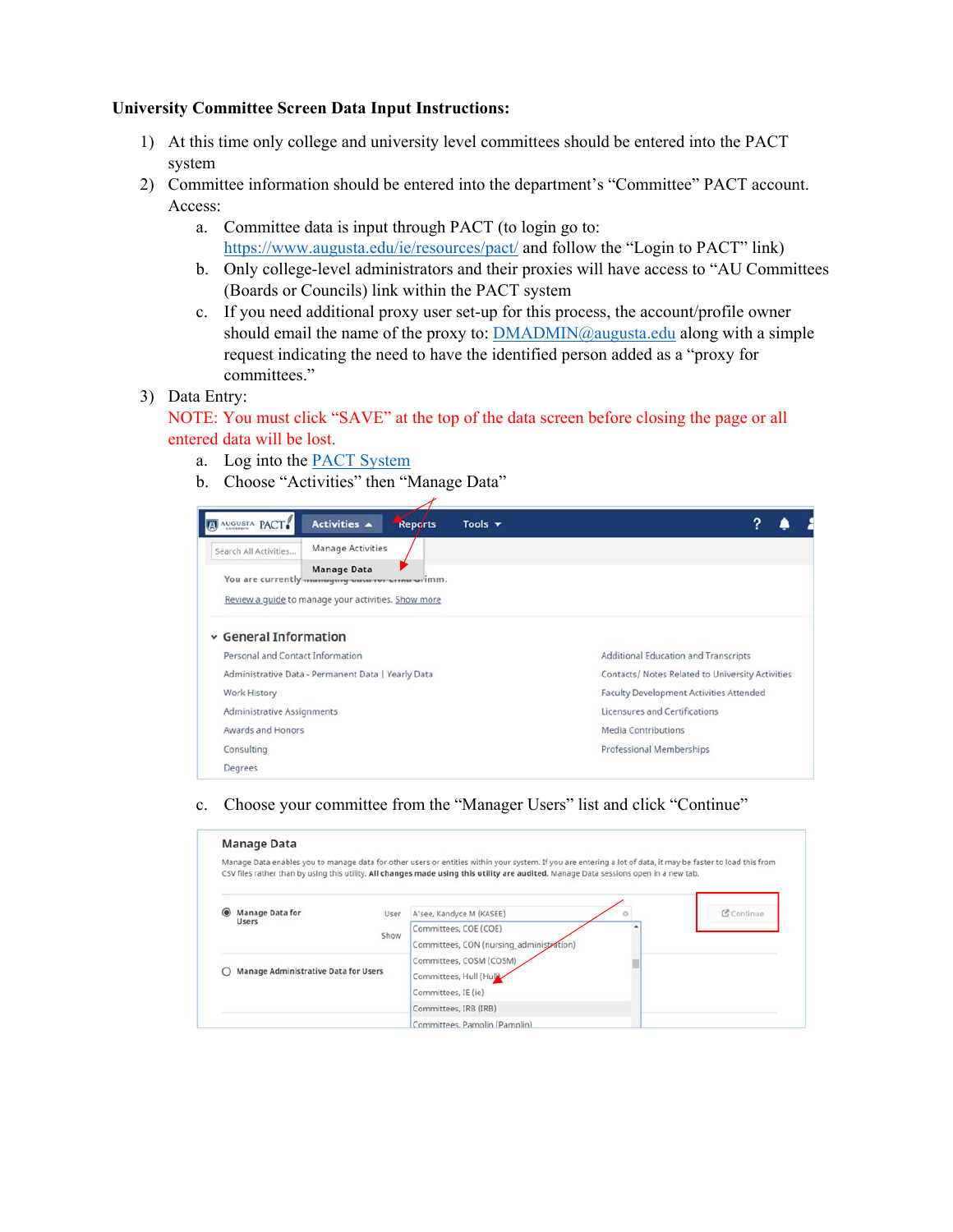d. Scroll down to the bottom of the page and click on "AU Committees (Boards or Councils)

| <b>ET AUGUSTA PACT</b><br>Activities v<br><b>Reports</b><br>Tools $\blacktriangledown$<br>$\alpha$<br>Search All Activities |                                                  |  |  |  |  |  |  |
|-----------------------------------------------------------------------------------------------------------------------------|--------------------------------------------------|--|--|--|--|--|--|
| You are currently managing data for IE Committees.<br>Review a guide to manage your activities. Show more                   |                                                  |  |  |  |  |  |  |
| v General Information                                                                                                       |                                                  |  |  |  |  |  |  |
| Personal and Contact Information                                                                                            | Additional Education and Transcripts             |  |  |  |  |  |  |
| Administrative Data - Permanent Data   Yearly Data                                                                          | Contacts/ Notes Related to University Activities |  |  |  |  |  |  |
| Work History                                                                                                                | Faculty Development Activities Attended          |  |  |  |  |  |  |
| Administrative Assignments                                                                                                  | Licensures and Certifications                    |  |  |  |  |  |  |
| Awards and Honors                                                                                                           | Media Contributions                              |  |  |  |  |  |  |
| Consulting                                                                                                                  | Professional Memberships                         |  |  |  |  |  |  |
| Degrees                                                                                                                     |                                                  |  |  |  |  |  |  |
| v Annual Reporting                                                                                                          |                                                  |  |  |  |  |  |  |
| Workload Information (Assigned)                                                                                             |                                                  |  |  |  |  |  |  |
| Yearly Performance Evaluation Goals                                                                                         |                                                  |  |  |  |  |  |  |
| $\sim$ Teaching                                                                                                             |                                                  |  |  |  |  |  |  |
| Academic Advising                                                                                                           | Non-Credit Instruction Taught                    |  |  |  |  |  |  |
| Directed Student Learning                                                                                                   | Scheduled Teaching                               |  |  |  |  |  |  |
| v Scholarship/Research                                                                                                      |                                                  |  |  |  |  |  |  |
| Artistic and Professional Performances and Exhibits                                                                         | Publications                                     |  |  |  |  |  |  |
| Biographical Sketch - NIH   NSF                                                                                             | Presentations                                    |  |  |  |  |  |  |
| <b>Intramural Grants</b>                                                                                                    | Intellectual Property                            |  |  |  |  |  |  |
| <b>Extramural Grants</b>                                                                                                    | Research/Creative Activity Currently in Progress |  |  |  |  |  |  |
| v Service                                                                                                                   |                                                  |  |  |  |  |  |  |
| Department Service                                                                                                          | Professional Service                             |  |  |  |  |  |  |
| College Service                                                                                                             | Public Service                                   |  |  |  |  |  |  |
| <b>University Service</b>                                                                                                   |                                                  |  |  |  |  |  |  |
| v Administrative Committee Setup<br>AU Committees (Boards or Councils)                                                      |                                                  |  |  |  |  |  |  |

*If you do not see the "AU Committees" link after choosing your committee, contact DMadmin@augusta.edu for assistance* 

e. Click on "Add New Item" and a blank committee screen will appear

| <b>EX AUGUSTA PACT.</b> Activities<br><b>Reports</b><br>Tools $\blacktriangledown$ | <b>E</b> .::DigitalMeasures<br>$2 \bullet$ |
|------------------------------------------------------------------------------------|--------------------------------------------|
| Search AU Committees (Boards or Councils) Q.                                       | PasteBoard<br>Rapid Reports                |
| You are currently managing data for IE Committees.                                 |                                            |
| < AU Committees (Boards or Councils)                                               | C Duplicate<br>頂<br>+ Add New Item         |
| Item                                                                               |                                            |
| No items have been added                                                           |                                            |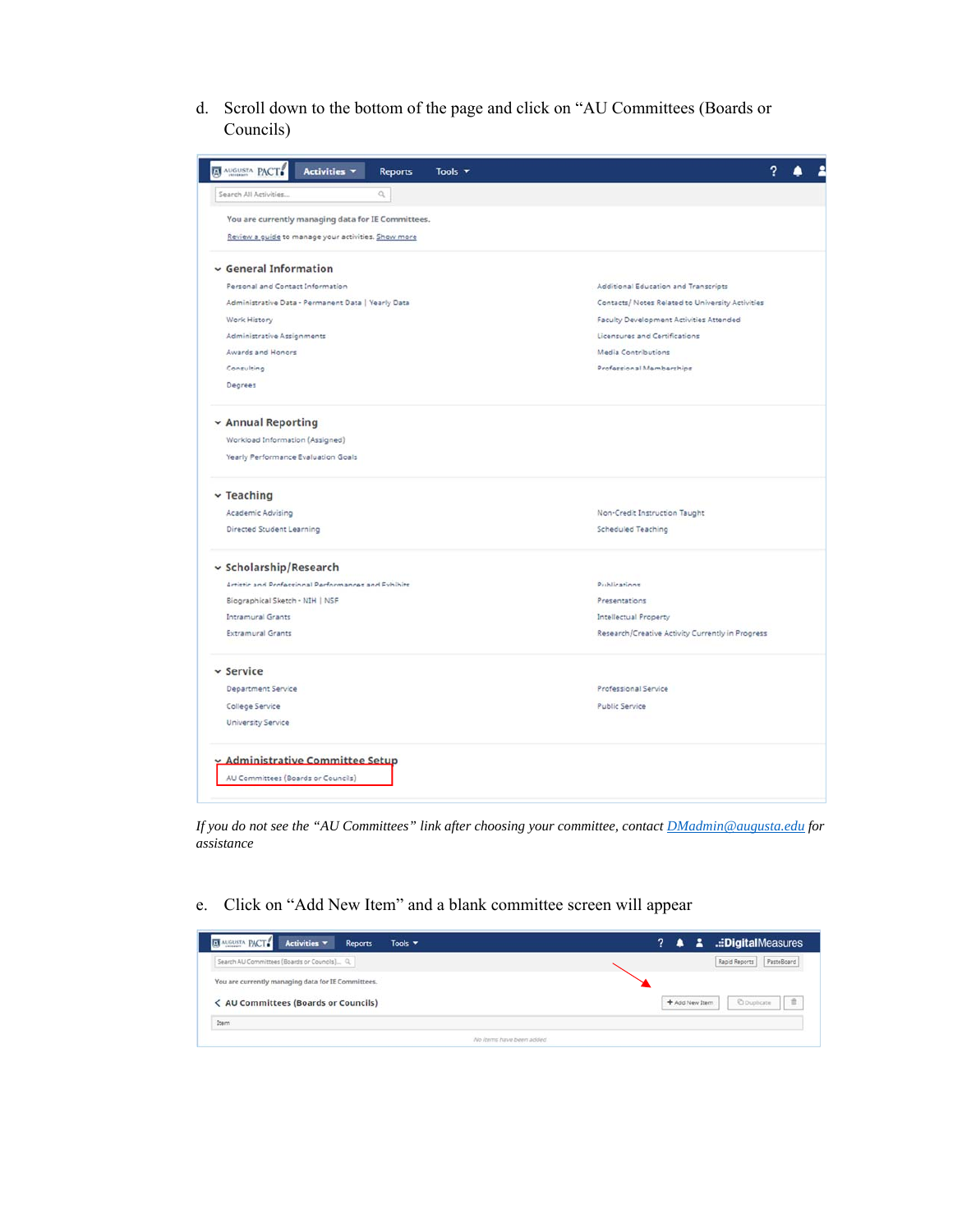- f. The following data elements will need to be added:
	- i. The academic year for which data is being added
	- ii. The name of the committee
		- 1. If it is a sub-committee this fact should be a part of the committee name
	- iii. The type of committee
	- iv. A short description of the committee function (quick reference)
	- v. A more detailed description of the committee and its areas of responsibilities
	- vi. A web-link to the committees charge (on line or a PDF)
	- vii. The location of the committees web-page [if available]
	- viii. The level of the committee (Enterprise, University, College/School)
	- ix. The committee's Sponsor (Who is responsible for the creation of the committee)
	- x. Membership (all internal to AU v. Includes members from outside AU)
	- xi. Stakeholders
	- xii. Committee type
	- xiii. Community Box Link [if available]
	- xiv. Search tags you wish to have associated with this committee
	- xv. Committee Membership [see #5 below]
- 4) The membership of the committee will need to be updated each academic year and should include all members of the committee (Administrators, Faculty, Staff, Students, and Community Members). Committee membership data includes the following:
	- a. Name
		- i. Faculty names can be chosen from the drop down menu (as you begin typing the Last name of the member options will appear)
			- 1. If the member has a preferred name that does not appear, use the spaces to the right of the drop down to put the full name (First and Last Name) into the form
		- ii. Staff, Student, and Community members should be added by typing their first and last name into the open fields
	- b. Primary Relationship to the University (Individuals could be both a student and a staff person but only one of these qualities represents the individuals "primary relationship" to the university.
	- c. Constituency (Who is this person seen as representing?)
	- d. Representing (the particular division, department, or unit the person was appointed to represent) [if any]
	- e. The committee member's role on the committee
	- f. Voting Status
	- g. Members term of service on the committee (If the term is "Ongoing" an end date of **July 31, 2099** should be used)
	- h. If a person is placed on a committee by virtue of a position they hold rather than who they are the title of the position should be indicated
	- i. To add an additional committee member click "Add" at the bottom of the screen

See the following pages for a visual reference of committee screen.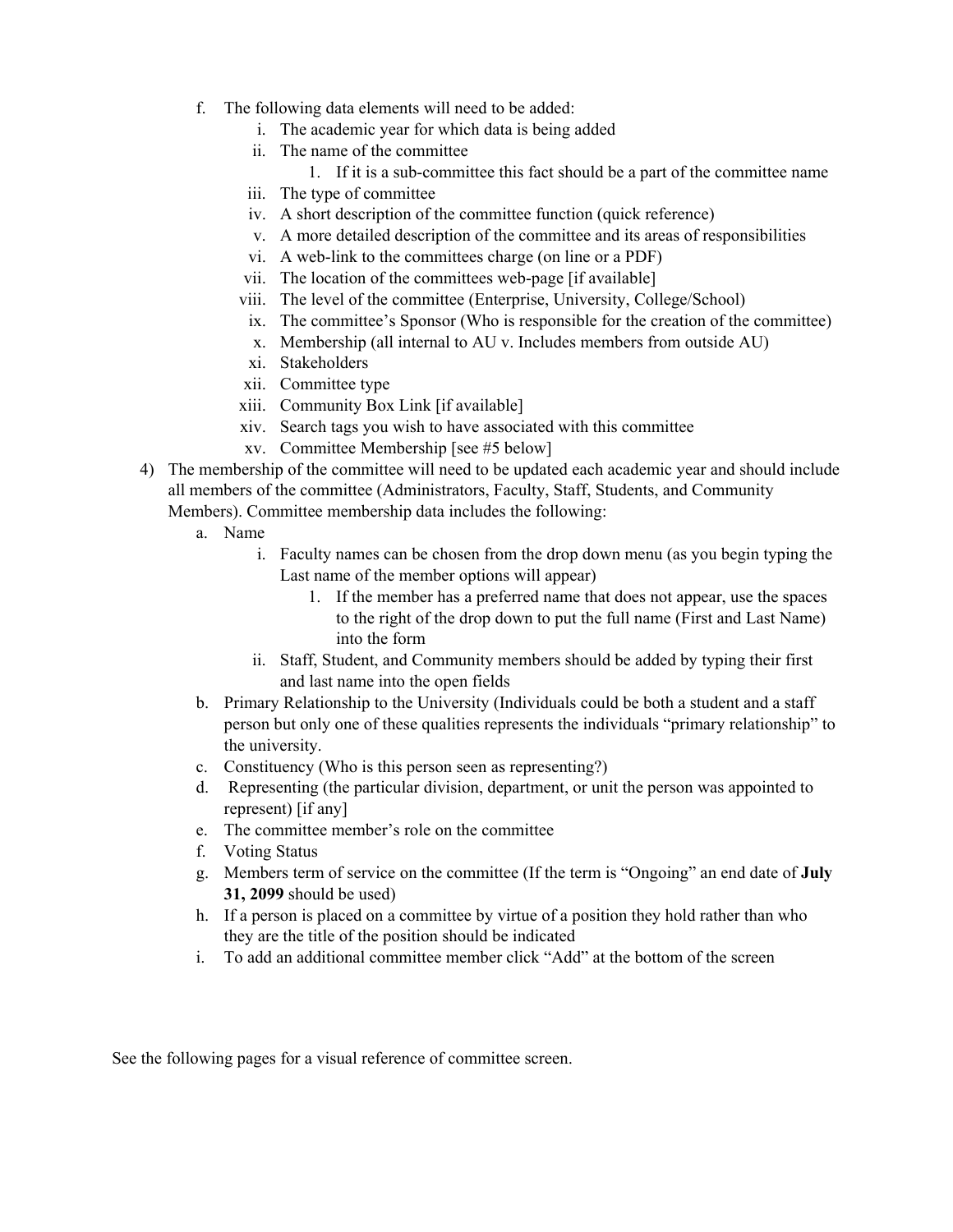## IT Governance – Educational Technology Advisory Committee IT Governance – End User Advisory Committee IT Governance – Research Technology Advisory Committee

| <b>&lt; Edit AU Committees (Boards or Councils)</b>                                              |                                                                                                                                      | Always click "Save" before exiting this screen!                                                                    | Cancel | H <sub>Save</sub> | H+Save + Add Another |
|--------------------------------------------------------------------------------------------------|--------------------------------------------------------------------------------------------------------------------------------------|--------------------------------------------------------------------------------------------------------------------|--------|-------------------|----------------------|
| <b>Committee Information</b>                                                                     |                                                                                                                                      |                                                                                                                    |        |                   |                      |
| * H Academic Year                                                                                |                                                                                                                                      | The academic year for which data is being added                                                                    |        |                   |                      |
| * H Committee Name                                                                               |                                                                                                                                      | The name of the committee. If this is a sub-committee, this fact should be part of the committee name. See example |        |                   |                      |
| $\Theta$ * H<br>Committee Type                                                                   |                                                                                                                                      | Is this a permanent committee or a committee that has a foreseeable end date?                                      |        |                   |                      |
| <sup>H</sup> Short Committee Description<br>(140 characters)                                     |                                                                                                                                      | A short description of the committee function (for quick reference)                                                |        |                   |                      |
| * H Committee Description                                                                        |                                                                                                                                      | A more detailed description of the committee and its area of responsibilities                                      |        |                   |                      |
| * H Committee Charge                                                                             |                                                                                                                                      | The URL of committee's charge (can link directly to a PDF or webpage)                                              |        |                   |                      |
| H Committee Webpage (if<br>applicable)                                                           |                                                                                                                                      | The URL of the committee's web-page [if available]                                                                 |        |                   |                      |
| * H Committee Level                                                                              | $\overline{\phantom{a}}$                                                                                                             | Choose one that best describes this committee's level within the institution                                       |        |                   |                      |
| * H Committee Sponsor                                                                            |                                                                                                                                      | The person who is responsible for the creation of the committee                                                    |        |                   |                      |
| * H Membership                                                                                   | Does your committee consist exclusively of current AU employees? (Note: former AU employees would be considered external.)<br>٠      |                                                                                                                    |        |                   |                      |
| * H Committee Stakeholders<br>(choose all that apply)                                            | Faculty<br>$\Box$ Staff<br>Who does your committee represent and/or affect?<br>$\Box$ Students<br>External Community                 |                                                                                                                    |        |                   |                      |
| * H Area (choose all that apply)                                                                 | Administrative<br>$\Box$ Clinical<br>With what strategic planning area(s) does your committee align?<br>$\Box$ Education<br>Research |                                                                                                                    |        |                   |                      |
| H AU Community Box link to<br>Agendas/Minutes                                                    |                                                                                                                                      | If you have a Box location for your agendas and minutes, please add the URL here.                                  |        |                   |                      |
| * H Provide search tags to make it<br>easier for people to find it here<br>(separated by commas) |                                                                                                                                      | Words or phrases (separated by a comma) that will help someone find your committee.                                |        |                   |                      |